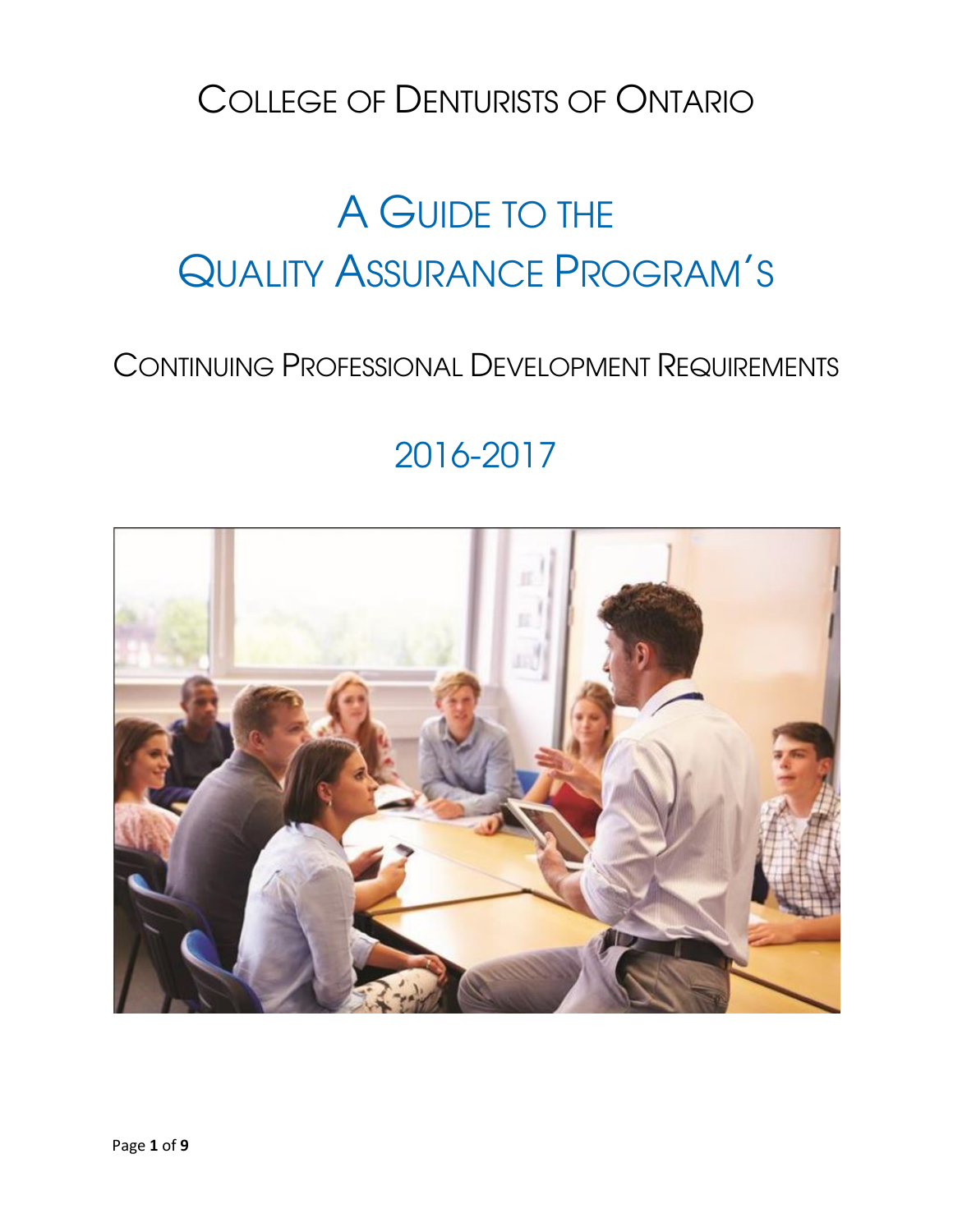## <span id="page-1-0"></span>**Continuing Professional Development Guide 2016-2017**

## **Contents**

| А.                                                                                   |
|--------------------------------------------------------------------------------------|
| В.                                                                                   |
|                                                                                      |
|                                                                                      |
|                                                                                      |
|                                                                                      |
|                                                                                      |
|                                                                                      |
|                                                                                      |
|                                                                                      |
| What if I Have Special Circumstances that Prevent Me from Completing CPD Activities? |
|                                                                                      |

## <span id="page-1-1"></span>**Introduction**

The mission of the College of Denturists of Ontario is to regulate and govern the profession of denturism in the public interest of access to safe, competent care and service.

The Regulated Health Professions Act, 1991, mandates that denturists registered with the College participate in a Quality Assurance program.

The College's Quality Assurance program has three main components:

- Self-assessment;
- Continuing Professional Development (CPD)
- Peer & Practice Assessment

This Guide has been created to assist members with an understanding of the CPD component of the Quality Assurance Program.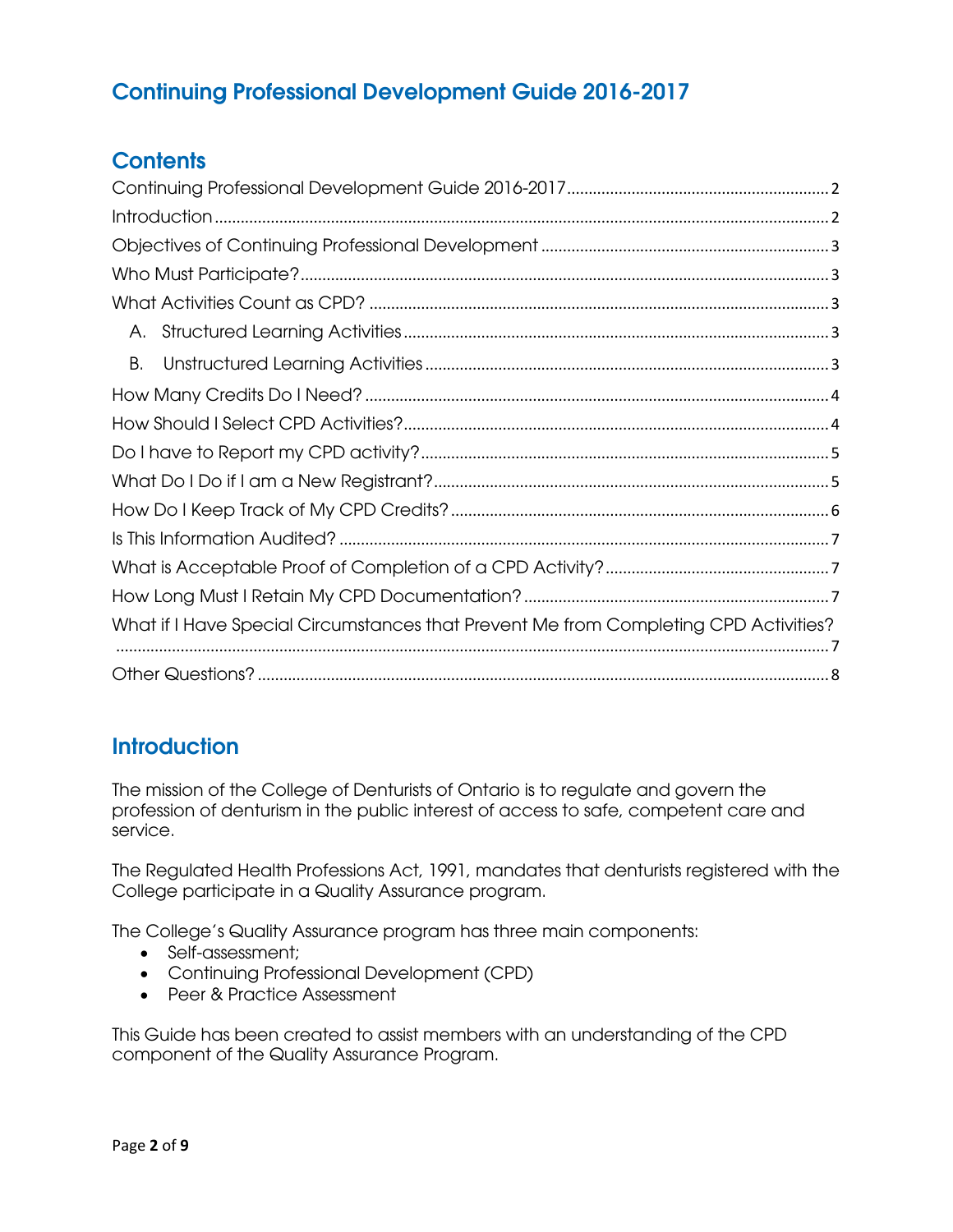## <span id="page-2-0"></span>**Objectives of Continuing Professional Development**

Participation in Continuing Professional Development activities assists registered denturists with the maintenance and evolution of professional knowledge, skills and judgment at all career stages.

#### <span id="page-2-1"></span>**Who Must Participate?**

All members who hold an active Certificate of Registration with the College are required to participate in CPD.

#### <span id="page-2-2"></span>**What Activities Count as CPD?**

To be eligible for CPD credits, activities must have significant intellectual and/or practical content related to the practice of denturism and/or the management of the denturist practice. Activities can also be related to the general professional responsibilities or ethical components of the profession.

Activities that are eligible for CPD credit can be either **Structured** or **Unstructured**

#### <span id="page-2-3"></span>**A. Structured Learning Activities**

Structured learning activities are active/interactive learning programs. These activities generally have structured agendas, specified learning objectives, and interaction with other members of the profession or other professions.

Structured activities include:

- Conferences or Lectures
- Webinars or Online Learning Modules
- Teaching (Lectures, Clinical Instruction, Study Group Mentoring)

#### <span id="page-2-4"></span>**B. Unstructured Learning Activities**

Unstructured activities are self-directed, independent learning activities.

Unstructured activities include:

- Reading discipline-related books, journals, articles, research papers
- Viewing/reading/listening to professional audio/video, Internet material
- Reviewing CDO regulations, standards of practice, policies, guidelines, other CDO materials
- Preparing/presenting professional presentations
- Researching/writing/editing professional publications
- Participation in professional organizations i.e. attending meetings, peer assessor, item writer, exam assessor etc.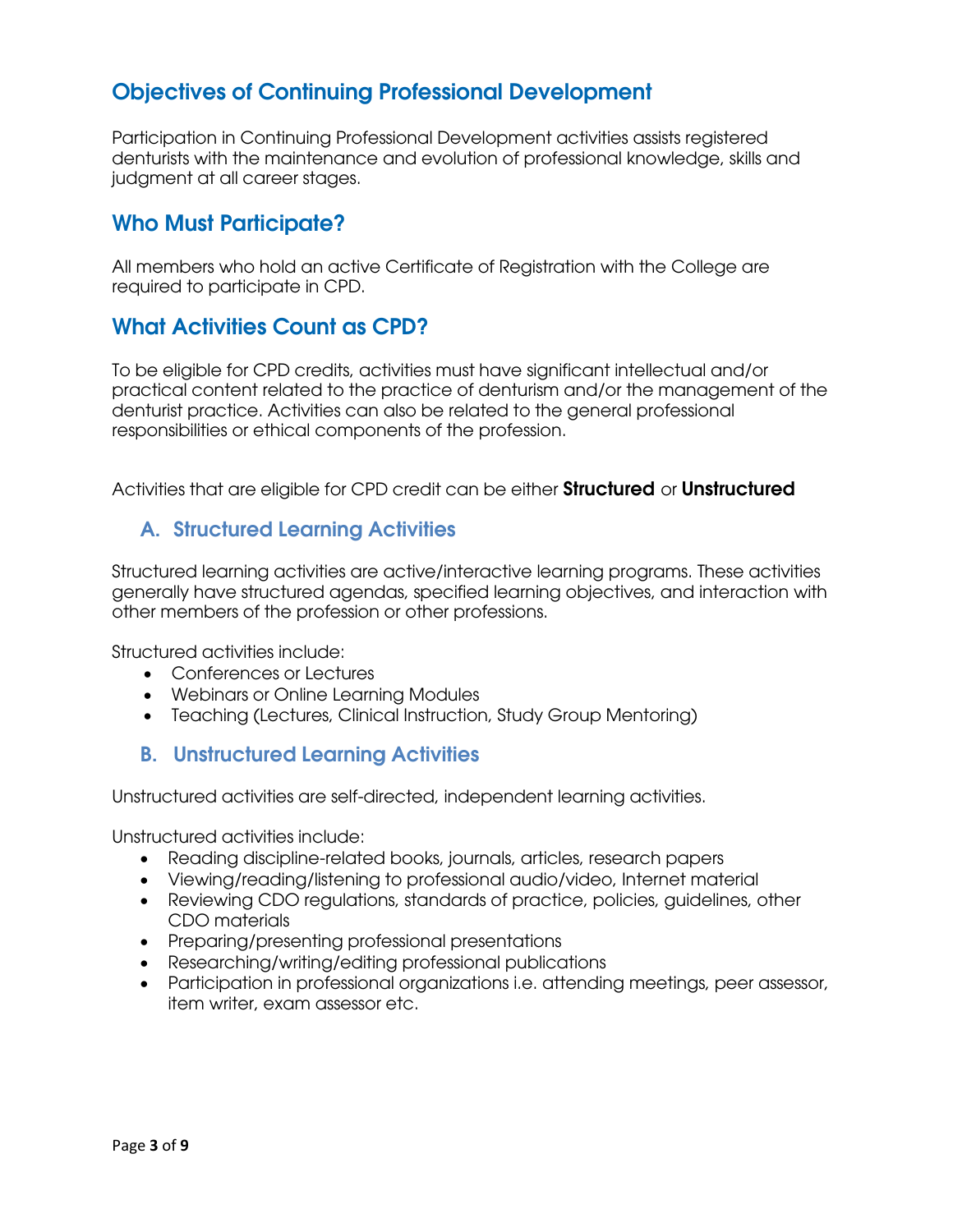## <span id="page-3-0"></span>**How Many Credits Do I Need?**

|                 | <b>Structured Learning</b><br><b>Activities</b> | <b>Unstructured Learning</b><br><b>Activities</b> | Total |
|-----------------|-------------------------------------------------|---------------------------------------------------|-------|
| <b>Annually</b> | 10 credits                                      |                                                   |       |
| 3 Year Cycle    | Minimum of 30<br>Credits                        | Maximum of 30<br>Credits                          | 60    |

**Annually:** Registered denturists must complete a minimum of 10 CPD credits annually.

**3 year Cycle:** Registered denturists must complete 60 credits over each three-year cycle. Of those 60 credits in a 3 year cycle, a *minimum* of 30 must be from participation in Structured Learning Activities. A *maximum* of 30 credits can be obtained for Unstructured Learning Activities in a 3 year cycle. This distribution was established to encourage registered denturists to maintain a broad and well-rounded understanding of the Standards of Practice, current issues facing the profession, new developments in the field of denturism, and the evolution of technology that are typically presented in structured learning activities.

One hour of participation in an activity is equal to one credit. Only active hours associated with participation, instruction or attendance associated with a learning activity are eligible for CPD credit.

#### <span id="page-3-1"></span>**How Should I Select CPD Activities?**

Within the scope of practice of the profession, registered denturists engage in a wide variety of practice activities. Consequently, each professional's Continuing Professional Development activities will be unique. The structure of the CPD program allows a registered denturist to establish their personal Continuing Professional Development plan based on perceived needs and learning objectives. The Quality Assurance Program Self-Assessment tool will assist individuals with establishing their personal CPD learning objectives*.* 

Some general approaches to selecting Continuing Professional Development activities include:

- Reflecting on specific areas of your practice that you feel need improvement;
- Choosing courses to ensure your knowledge and skills are current;
- Seeking opportunities to gain knowledge in different areas of practice that you may wish to undertake in the future and;
- <span id="page-3-2"></span> Giving back to your professional community by supervising students, becoming a member of a Committee for a professional organization, writing an article, or teaching a course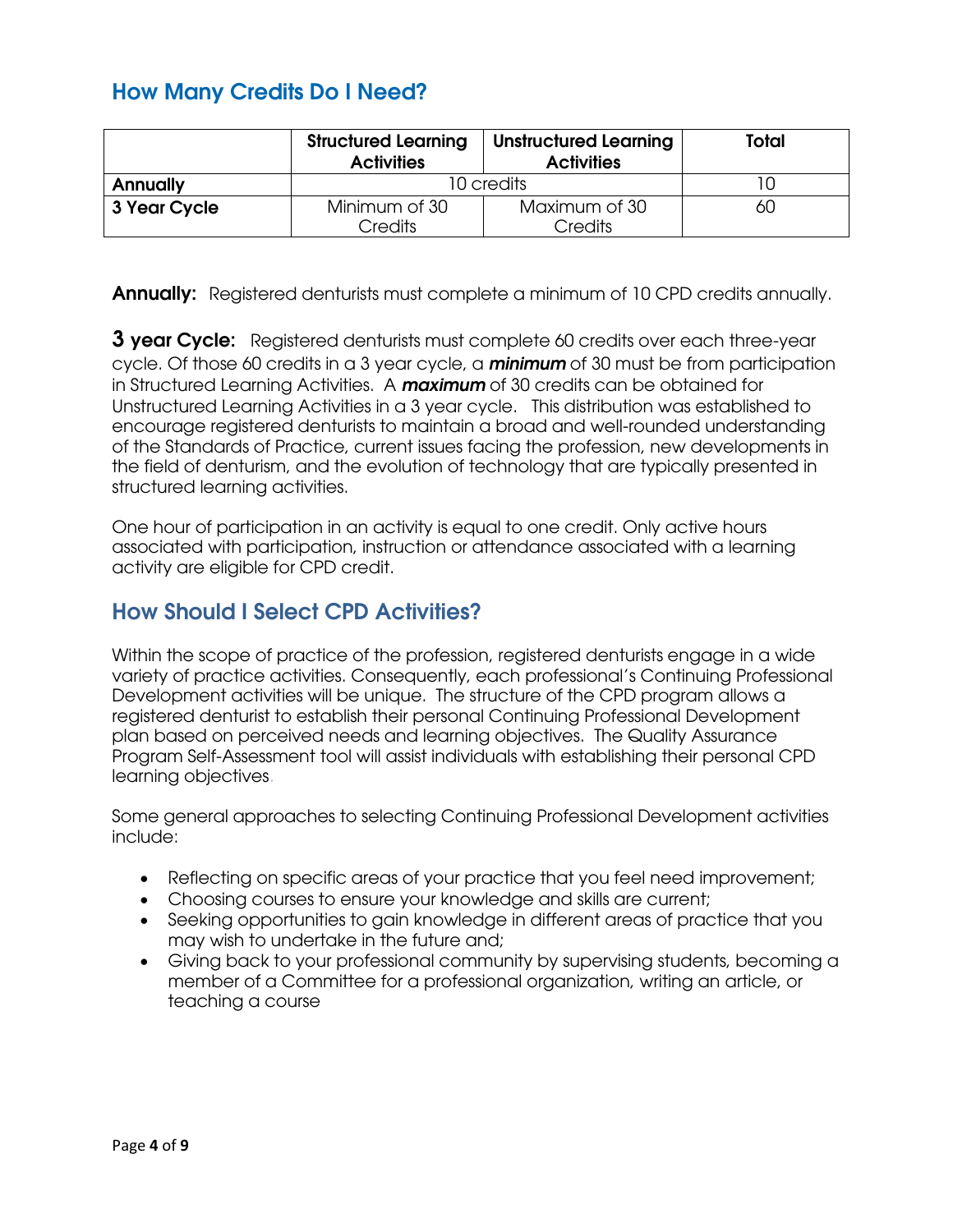## **Do I have to Report my CPD activity?**

Yes. Reporting happens at 2 levels; Annual Reporting and 3 year Cycle Reporting.

#### **Annual Reporting**

At the time of annual renewal of your Certificate of Registration, you are required to report the number of CPD credits that you have obtained in the preceding year. Registered denturists must complete a *minimum* of 10 CPD credits each year. Keep in mind that completing the minimum of 10 CPD credits each year for the 3 year cycle will not provide you with the minimum 3 year cycle requirements. This flexibility allows an individual to engage in more or less CPD activity in any given year depending on their personal circumstances.

#### **3 year Cycle Reporting**

In addition to annual reporting (of 10 or more CPD credits), all active registered denturists must report their completed CPD credits at the end of each three year cycle. The current 3 year reporting cycle is from April 15, 2016 to April 14, 2019.

At the end of the three year cycle, registered denturists must have obtained a total of 60 CPD credits. Of those 60 credits, a *minimum* of 30 must be from participation in Structured Learning Activities. A *maximum* of 30 credits can be obtained for Unstructured Learning Activities in a 3 year cycle.

## <span id="page-4-0"></span>**What Do I Do if I am a New Registrant?**

New registrants who become registered for the first time on a date other than the date of the annual renewal are not required to accumulate CPD credits for the time period between initial registration and the first renewal on the annual renewal date (April 15). For every full year of the 3 year cycle following the member's first renewal on the annual renewal date (April 15), a new registrant is required to: a) obtain a minimum of 10 credits per year, and b) at the end of the 3 year cycle in which the member became registered, have obtained a total of 20 credits for each full year in which the member was registered.

Please see the example on the next page.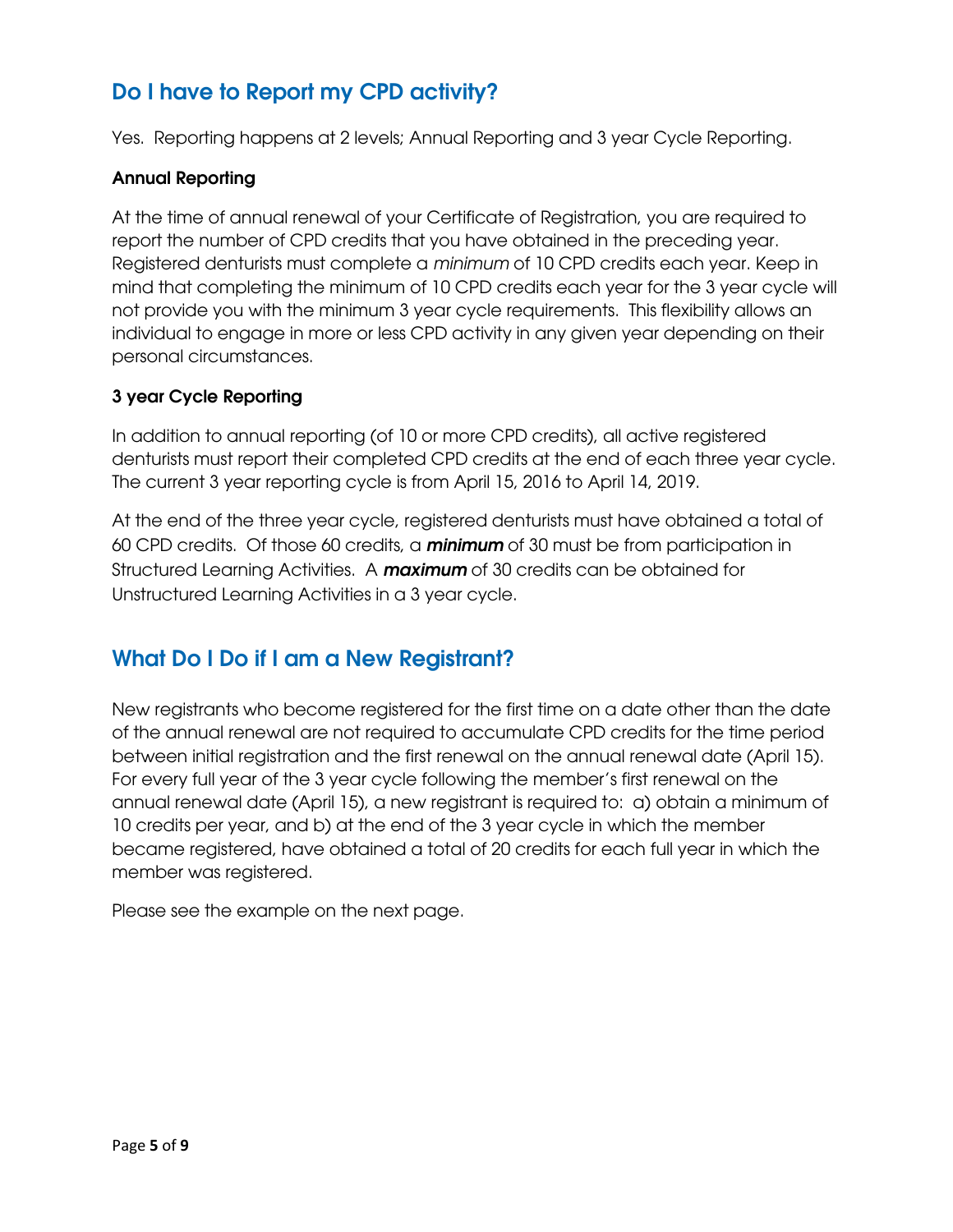#### Example:



| <b>New Registration</b> | <b>Annual CPD Requirement</b>      | <b>3 Year Cycle Requirement</b> |
|-------------------------|------------------------------------|---------------------------------|
| Α                       | April 15, 2016-April 14, 2017 - 0  | 40 Credits (minimum of 20       |
|                         | April 15, 2017-April 14, 2018 - 10 | structured)                     |
|                         | April 15, 2018-April 14, 2019 - 10 |                                 |
| B                       | April 15, 2017-April 14, 2018 - 0  | 20 Credits (minimum of 10       |
|                         | April 15, 2018-April 14, 2019 - 10 | structured)                     |
|                         | April 15, 2018-April 14, 2019 - 0  | CPD requirement will            |
|                         |                                    | commence at the beginning of    |
|                         |                                    | the next cycle                  |

### <span id="page-5-0"></span>**How Do I Keep Track of My CPD Credits?**

Registered denturists can log their completed CPD activities and credits into their online record through the Member Portal. To assist with accuracy in reporting, members are encouraged to log their CPD activities as they are completed.

For each activity you complete and log, you will be asked to record the following information:

| <b>CPD CREDITS -</b>                                                                                                      |                                                                                                                                                          |  |  |  |  |
|---------------------------------------------------------------------------------------------------------------------------|----------------------------------------------------------------------------------------------------------------------------------------------------------|--|--|--|--|
| <b>Continuing Professional Development</b>                                                                                |                                                                                                                                                          |  |  |  |  |
| CPD Period *                                                                                                              | $\overline{\mathbf{v}}$                                                                                                                                  |  |  |  |  |
| <b>Activity Name</b>                                                                                                      |                                                                                                                                                          |  |  |  |  |
| Presenter                                                                                                                 |                                                                                                                                                          |  |  |  |  |
| Sponsor                                                                                                                   |                                                                                                                                                          |  |  |  |  |
| "Please note for 1/2 credits round up to the nearest whole number. EG: 5.5 would be entered as 6 for the CPD Hours/Units" |                                                                                                                                                          |  |  |  |  |
| CPD Hours/Units *                                                                                                         |                                                                                                                                                          |  |  |  |  |
| Date Completed *                                                                                                          | ÷                                                                                                                                                        |  |  |  |  |
| Activity Topic                                                                                                            | $\checkmark$                                                                                                                                             |  |  |  |  |
| Activity Type *                                                                                                           | $\overline{\mathbf{v}}$                                                                                                                                  |  |  |  |  |
| <b>Upload File</b>                                                                                                        | Browse                                                                                                                                                   |  |  |  |  |
|                                                                                                                           | Is there any additional information that would help the Quality Assurance Committee determine elgibility for continuing professional development credit? |  |  |  |  |
|                                                                                                                           |                                                                                                                                                          |  |  |  |  |
|                                                                                                                           | <b>Next</b><br>Cancel                                                                                                                                    |  |  |  |  |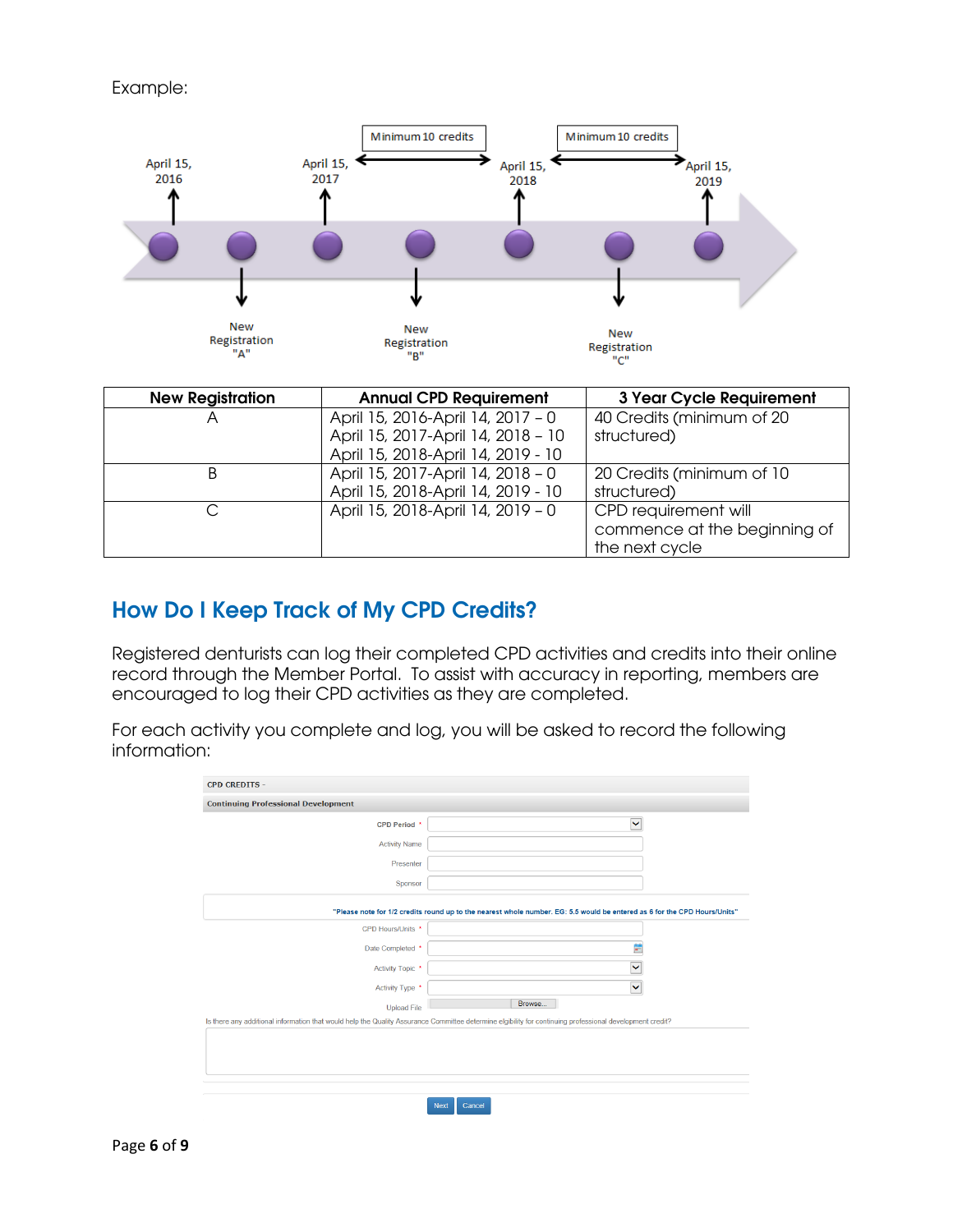## <span id="page-6-0"></span>**Is This Information Audited?**

Yes.

Each year, the College randomly selects 5% of registered denturists who will then be required to submit proof of attendance at and/or completion of CPD activities for the previous renewal year.

Registered denturists who are selected for CPD audit are notified by the College well in advance of the submission deadline.

Registered denturists who do not report the minimum number of annual credits by the registration renewal deadline, will be required to submit proof of attendance at and/or completion of CPD activities for the year in question.

Ordinarily, if a submission is found to be incomplete or insufficient, or if it does not reflect adequate participation in CPD activities, the member will be asked to rectify any outstanding issues. If concerns persist, or if a Member refuses to participate, then he/she may be referred for a Peer & Practice Assessment.

## <span id="page-6-1"></span>**What is Acceptable Proof of Completion of a CPD Activity?**

The QA Committee determines acceptable proof of completion of CPD activities. Acceptable proof normally includes:

- A certificate of completion from a course or lecture;
- A letter confirming your participation in an activity with specific details that includes a description of the activity and the date(s) of participation;
- A copy of a published article that was written or read;
- Receipts for costs specifically associated with CPD activities; or
- A course descriptions of a completed course.

Other documents may be used as proof of completion. If you are unsure of whether or not documentation meets the criteria for acceptable proof, feel free to contact the College for advice.

#### <span id="page-6-2"></span>**How Long Must I Retain My CPD Documentation?**

A minimum of two reporting cycles or six years. This includes proof of completion and any other documentation verifying your participation in all CPD activities.

### <span id="page-6-3"></span>**What if I Have Special Circumstances that Prevent Me from Completing CPD Activities?**

You may request an extension that provides you with more time to complete your annual or 3 year cycle requirement, if you are:

- on parental leave;
- seriously ill;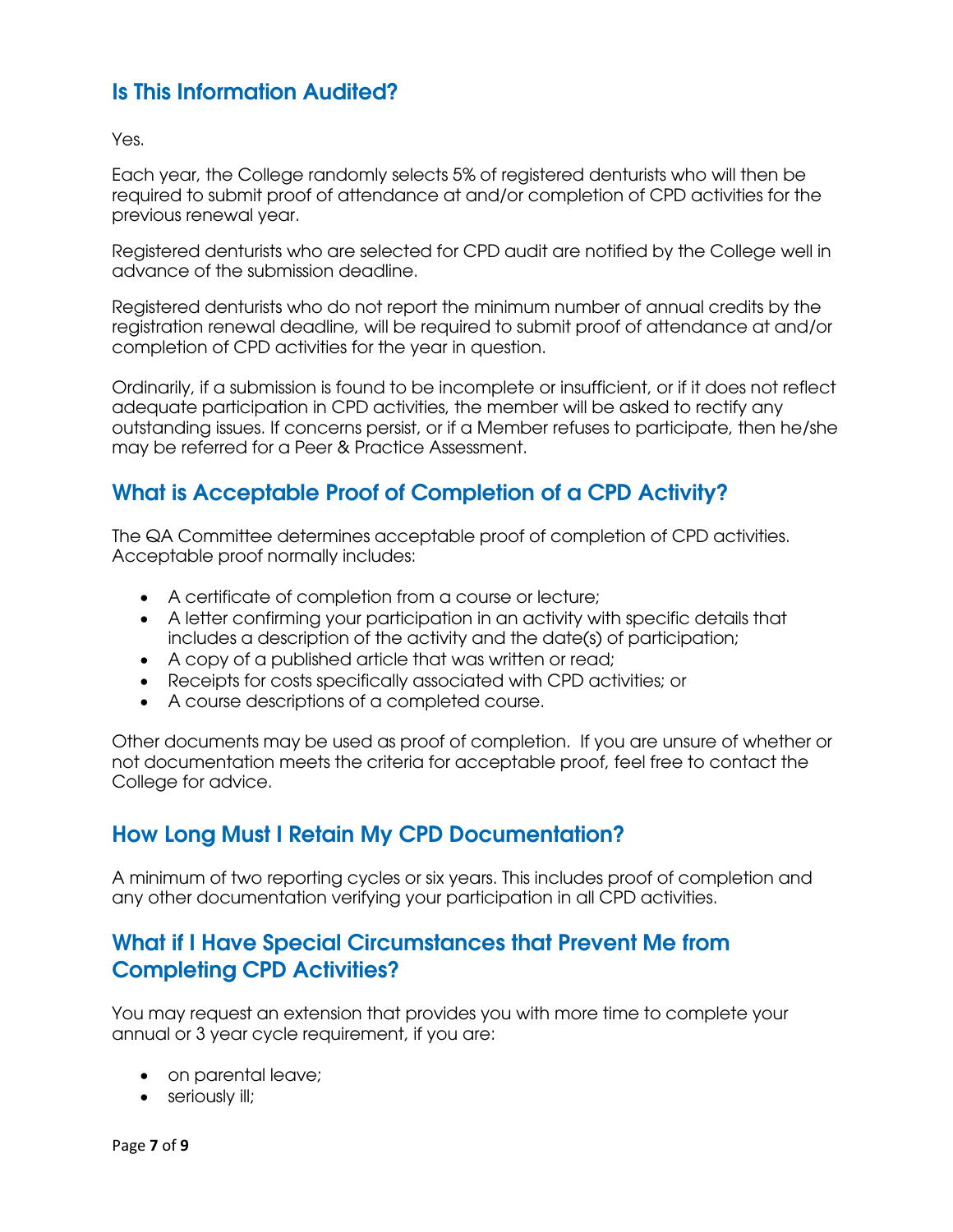- on a leave of absence; or
- have other extenuating circumstances.

The QA Committee will review all extension requests. If the request is approved, this will not change the requirements for your future CPD reporting cycle. Extensions only apply to the reporting period, not the number of credit hours for the period that is being reported. You will still be required to complete and report on the required number of credits for any subsequent CPD cycles.

To request an extension, please:

- Complete and submit the Extension Request form, which is available on the College's website; or
- Submit an application for an extension in writing, and include a detailed description of the reasons for the request as well as any relevant supporting documentation.

The College must receive applications and any other relevant supporting documentation at least 30 days in advance of the submission deadline, unless there are circumstances that affect your ability to submit the application.

#### <span id="page-7-0"></span>**Other Questions?**

#### **Can I carry over credits I earned during a 3 year cycle into a subsequent 3 year cycle?**

No.

#### **How do I keep track of my CPD activities?**

Members can use the College's CPD Log. This provides a template to record the relevant information about each CPD activity that a member completes.

The information that registered denturists are required to record in the online Member Portal can also be used for CPD tracking.

#### **What will happen if I don't complete the required number of credits in my three-year cycle?**

All members must participate in CPD activities as part of the QA program requirements. If a member does not report the required number of CPD credits, this may be considered non-compliance with the QA program. The QA Committee may require some follow-up, require the member to undergo a Peer & Practice Assessment or, in cases of continued non-compliance refer the matter to the Inquiries, Complaints and Reports Committee.